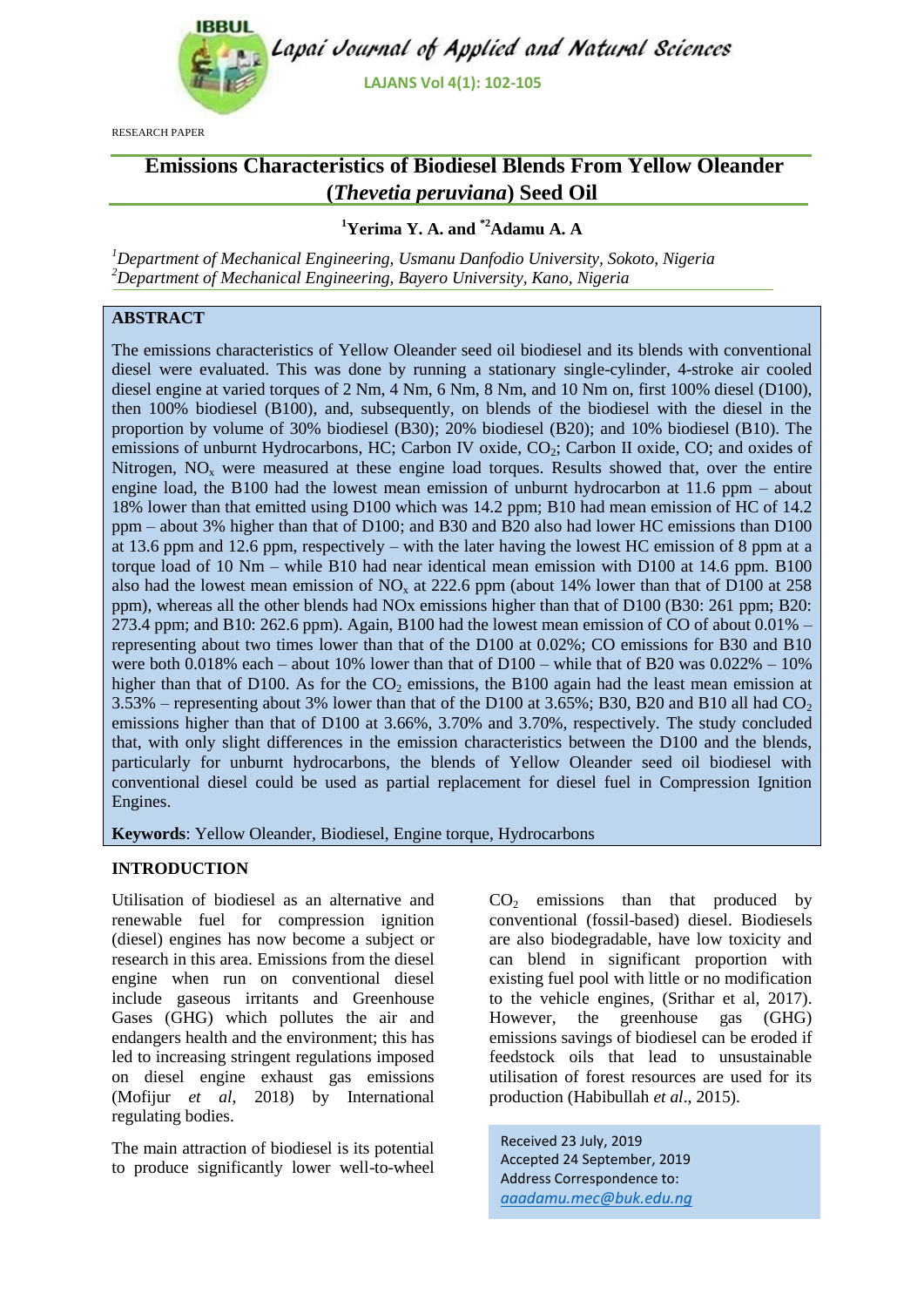*Thevetia peruviana* (yellow oleander) is a nonedible plant that is grown in Nigeria and many other parts of the world as hedges and as ornamental plant in landscaping. It has a high level of oil content in its kernel (about 60- 65%) and valuable protein content in the seed (about 40-45%), and it is nonedible because of its toxicity. Hence, while the plant remains a plant of no significant value for food applications, the oil from the plant can potentially be used for biofuel product (Godson & Bassey, 2015).

Biodiesels can reduce Greenhouse Gas (GHG) emissions significantly, compared to conventional diesel, since biodiesels produced from plants oils have carbon neutrality in their life cycle as they consume the Carbon IV Oxide  $(CO<sub>2</sub>)$  produced by the combustion of biodiesel and, hence, do not contribute to the net increase in  $CO<sub>2</sub>$  going into the atmosphere, (Bari and Hossain, 2018). The use of 100% biodiesel, however, is not encouraged because it has been found that because of the chemical nature of biodiesel, oxidation and corrosion processes can increase the level of wear engine parts; the high temperature of combustion of the biodiesel increases its acidity and enhances the tendency of chemical reaction between the biodiesel and the surface of the injection nozzle, among other drawbacks, (Celik and Aydin, 2011).

This work assessed the Greenhouse Gases emissions pure biodiesel produced from yellow oleander seed oil and from its various blends with conventional diesel.

## **METHODOLOGY**

#### **Materials**

These include pure conventional diesel fuel (D100); pure Yellow Oleander Seed oil biodiesel, i.e., 100% biodiesel (B100); 30 vol% biodiesel in diesel (B30); 20 vol% biodiesel (B20) in diesel; and 10 vol% biodiesel (B10) in diesel.

The engine used was a horizontal singlecylinder 4-stroke air cooled diesel engine, Model 165F, with a power range of 2.5 to 7.5 kW, maximum torque of 12 Nm; maximum speed of 6000 rpm, and maximum specific fuel consumption at rated output of 284.2 g/kWh, and equipped with a dynamometer and instrumentation units.

A Nanhua model NHA-506EN exhaust gas analyser was used to measure the concentration of HC,  $CO$ ,  $CO<sub>2</sub>$  and NOX contained in exhaust gases from the engine. It displays the results on an LCD screen.

### **Methods**

Experiments were carried out by running the engine on, first, pure conventional diesel fuel (D100) to generate the base line data and, subsequently, on B100, B30, B20 and B10 blends of biodiesel with conventional diesel fuel. The engine speed was measured at the torque settings of 2, 4, 6, 8 and 10 Nm in order to measure the parameters related to the engine exhaust emissions

On each torque setting on the engine, emission gases,  $NO<sub>x</sub>$ , HC, CO and CO<sub>2</sub>, were measured using the exhaust gas analyser which was placed at the exhaust of the engine.

#### **RESULTS AND DISCUSSIONS**



Figure 1: Variation of unburnt hydrocarbon emissions with torque for different biodiesel blends

According to Gopal and Karupparaj (2014), unburnt hydrocarbon (HC) pollutants result from incomplete combustion of hydrocarbon fuels and it is one of the important parameters used to characterise the emission behaviour of diesel engines. The variation of hydrocarbons emissions with torque for the different fuel blends is presented in Figure 1. Generally, B100 has lower hydrocarbon emissions than D100. B10 however has very similar hydrocarbon emissions to D100 at all torques – except at 6 Nm, where its emissions were slightly higher. B20 and B30 have emissions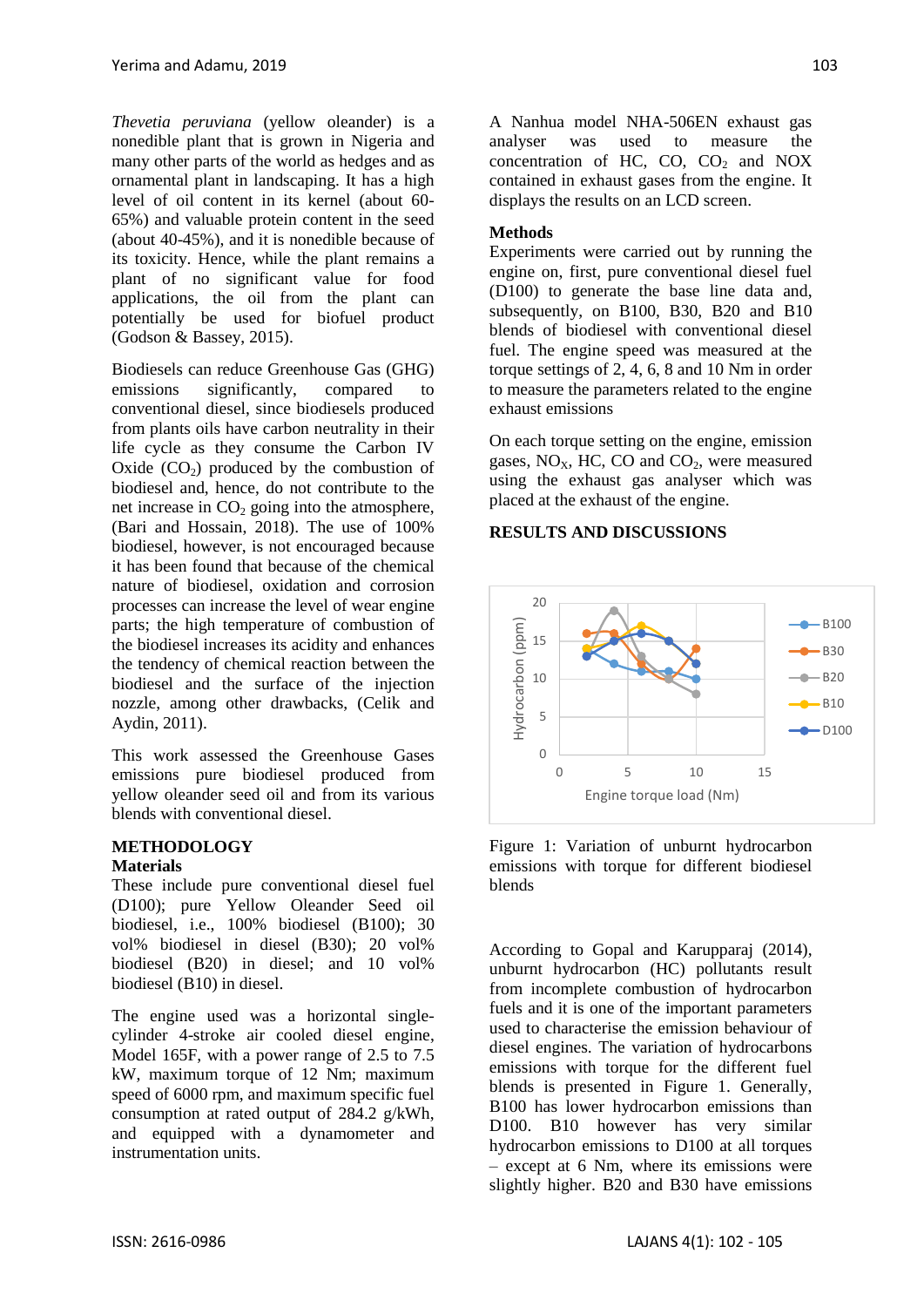level between those of D100 and B100. It is noted however that B20 has a higher emission than all the fuel blends at 4 Nm. It is possible that this point is an outlier. It can also be seen from the figure that while D100 and the other blends show varying emissions as the torque increased, the emissions of the pure biodiesel (B100) monotonously decreased with increasing torque.



Figure 2: Variation of  $NO<sub>x</sub>$  emissions with torque for different biodiesel blends

The Variation of  $NO<sub>X</sub>$  – which, according to Bari and Hossain, 2018, is a general representation of NO and  $NO<sub>2</sub>$  – emissions with torque for different biodiesel blends are shown in Figure 2. It is observed that at the initial torque of 2 Nm, D100, B20 and B30 have almost the same NOx emissions while B100 has the highest NOx emissions. At higher torques, B100 has lower emissions than D100. The blends (B10, B20 and B30) have higher NOx emissions than B100 while the emissions of D100 are intermediate between those of B100 and the other blends. Generally, biodiesels usually have higher NOx emissions than the conventional diesel because of the presence of oxygen molecules in the biodiesel molecule, (Bari and Hossain, 2018).



Figure 3: Variation of CO emissions with torque for different biodiesel blends

According to Gopal *et al* (2014), Carbon II oxide (CO) is one of the intermediate compounds formed during the intermediate combustion stage of hydrocarbon fuels and its formation depends on, among other factors, the air-fuel equivalence ratio, engine speed and combustion chamber design. Figure 3 shows the variation of CO emissions with torque. In general, the CO emissions of B100 appeared to be independent of torque while the emissions of the other blends increased with torque. There are different threshold values at which the emissions start to increase. For example, the emissions of B30 appeared to be independent of the torque until it is increased above 6 Nm, at which point the emissions increased at a faster rate than those of the other blends.



Figure 4: Variation of  $CO<sub>2</sub>$  emissions with torque for different biodiesel blends

Figure 4 shows the variation of carbon IV oxide  $(CO<sub>2</sub>)$  emissions with torque for the different blends. For all the fuel blends,  $CO<sub>2</sub>$ emissions increased as the torque increased and all the fuel blends have emissions values that are close to one another. B100 however appeared to have lower  $CO<sub>2</sub>$  emissions than the rest of the blends at a torque of 10 Nm.

#### **Conclusion**

The following conclusions can be drawn from the results of the engine emissions tests conducted on the blends of the biodiesel from the yellow oleander seed oil. Within the range of engine torque biodiesel blends used:

- i. Although B100 has the lowest mean emission of unburnt hydrocarbon compared to that of D100, B20 has the lowest mean unburnt hydrocarbon emission characteristics.
- ii. Except for pure biodiesel, all blends of biodiesel emit more NOx than the pure